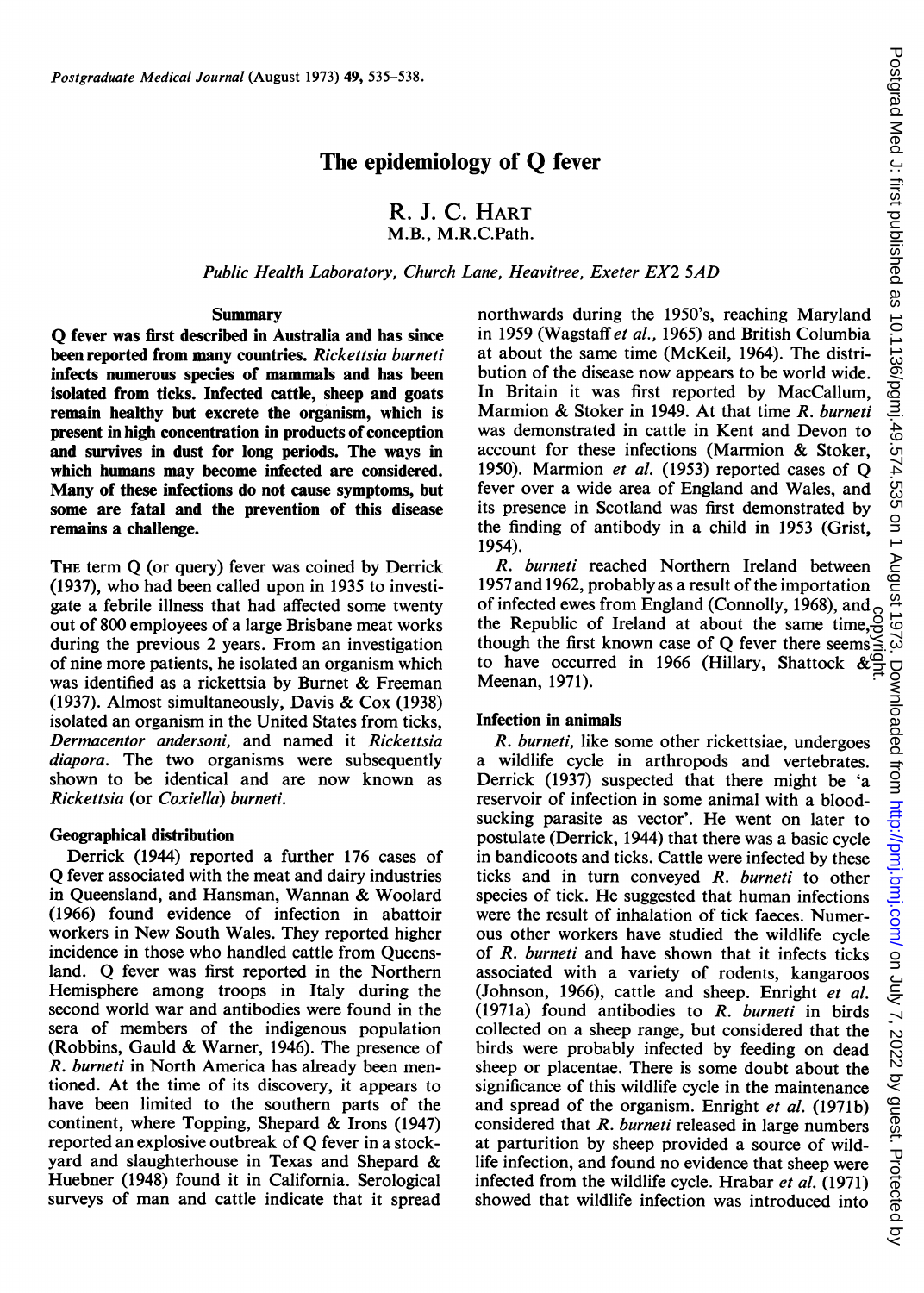a previously uninfected territory in Yugoslavia by travelling flocks of sheep. There is also evidence that sheep may play a part in infecting cattle (Marmion & Stoker, 1958). It seems probable that wildlife infections are not responsible for the spread of R. burneti to new territories, though they may be able to maintain it once it has been established in an area. The wildlife cycle may play a part in the infection of farm animals by ticks, though Stoker & Marmion (1955) were sceptical about the role of the tick in the transmission of R. burneti to sheep in Romney Marsh.

Cattle, sheep and goats, the domestic animals implicated in human Q fever, show no evidence of ill health when infected with  $R$ . burneti and give birth to normal young. However, the placenta and birth fluids of an infected animal contain enormous numbers of rickettsiae. Welsh et al. (1951) found 109 guinea-pig infective doses per gram of sheep placenta. The organisms may contaminate litter or fleece and survive for long periods. Stoker et al. (1955) found that wool from the perineum of an infected ewe contained almost as many rickettsiae as its placenta.

#### Q fever in man

Q fever in man is predominantly, and with few exceptions, the result of direct or indirect contact with infected animals. This may occur at parturition or indirectly from a contaminated environment. Since a great many infections by R. burneti are occupational, the preponderance of male patients of working age reported by numerous authors is not surprising, but Johnson (1966) reported Q fever in <sup>a</sup> child of 8 months who was taken into Australian shearing sheds.

Direct human infection at the time of delivery of animals is illustrated by the veterinary surgeon and his assistant in an endemic area who developed Q fever 3 weeks after they had manually removed the placentae of two cows (Marmion et al., 1953). A family outbreak in which the source of infection was probably a sheep placenta brought into the house by a dog (Connolly, 1968) is a bizarre illustration of the risk of infection from the products of parturition. Clarke, Lennette & Romer (1951) reported cases of 'goat-boat fever' in the crews of ships carrying goats across the Pacific. The goats were pregnant and many kids were born during the voyages. Serological investigations showed that the disease was Q fever and that many goats had been infected. It is also known that where sheep rearing is practised, the incidence of Q fever is highest after lambing. This was the case in Cyprus during the troubles in the late <sup>1950</sup>'s, where cases of Q fever occurred in the spring and early summer among British troops who lived rough on patrol.

Much experimental and epidemiological evidence<sup>r</sup> points to infection being acquired from contaminated dust.

Allied troops serving in Italy and Greece in the last war suffered from O fever. Many of the patients $\overline{a}$ had slept in barns or lofts and used dusty hay oro straw for bedding. Some of their accommodations had been used previously for livestock. One explosive@ outbreak occurred in a unit that used a large hayloft $\overline{\Phi}$ above a cattle barn for the showing of training films $\overline{\omega}$ to whole companies at a time. The men sat on bales of dusty hay and the dust must have been heavily contaminated with R. burneti, as 269 soldiers out of  $\overrightarrow{\triangle}$ a total strength of approximately 900 developed $\otimes$ 'primary atypical pneumonia' during a period of 3 weeks, reckoned from 16 days after the first film $\overline{\exists}$ show. R. burneti was isolated from the blood of  $six \rightarrow$ patients and rising titres of antibody were found in twenty-nine out of the thirty pairs of sera examined? (Robbins et al., 1946).

Straw was implicated in the outbreak at the  $\ddot{\text{o}}$ Canterbury College of Art (Harvey, Forbes & Marmion, 1951) in which there were twenty-eight $\overline{\phantom{a}}$ cases. About 19 days before the outbreak, an old  $\geq$ packing case containing mouldy and dusty straw was used to make a crate for a statue that was packed  $\overline{a}$ in the straw and sent to London. A woman who unpacked the statue was ill about 2 weeks later, and antibody to  $R$ . burneti was subsequently found  $\overline{qp}$ her serum. The straw was not available for examination by the time the outbreak was investigated. copyright.

Circumstantial evidence has suggested the possibility of down-wind spread of the agent from infected premises. Marmion & Stoker (1958) recorded a group of ten patients in a small town in north Kent who lived or worked near a fertilizer factory that received offal from abattoirs in Kent and Sussex. After an animal was slaughtered, material such as the uterus, placenta with birth fluids, and intestines which might have contained  $R$ . burneti were sent to the factory. Whether an aerosol containing rickettsiae was produced in the factory or whether the organism was liberated in areas visited by the patients from dust carried out of the factory was not established. R. burneti has, however, been recovered from the air of buildings in which cattle,  $\geq$ sheep or goats had been housed (Lennette & Welsh, 1951). Recent work on the airborne dispersal of foot and mouth disease virus suggests that it may be blown some distance by the wind before giving rise  $\overline{N}$ to infection by inhalation when climatic conditions  $\mathfrak S$ are suitable (Sellers & Herniman, 1972). It may be that R. burneti, which is better able to withstand  $\overline{\phi}$ drying, may travel in the same way. Tigertt, Benenson & Gochenour (1961) considered that a single  $\overline{C}$  rickettsia was capable of initiating infection, so it is  $\overline{G}$  possible that small numbers of airborne organisms  $\overline{G}$  and  $\overline{G}$ rickettsia was capable of initiating infection, so it is possible that small numbers of airborne organisms on July 7, 2022 by guest. Protected by <http://pmj.bmj.com/> Postgrad Med J: first published as 10.1136/pgmj.49.574.535 on 1 August 1973. Downloaded from

्ट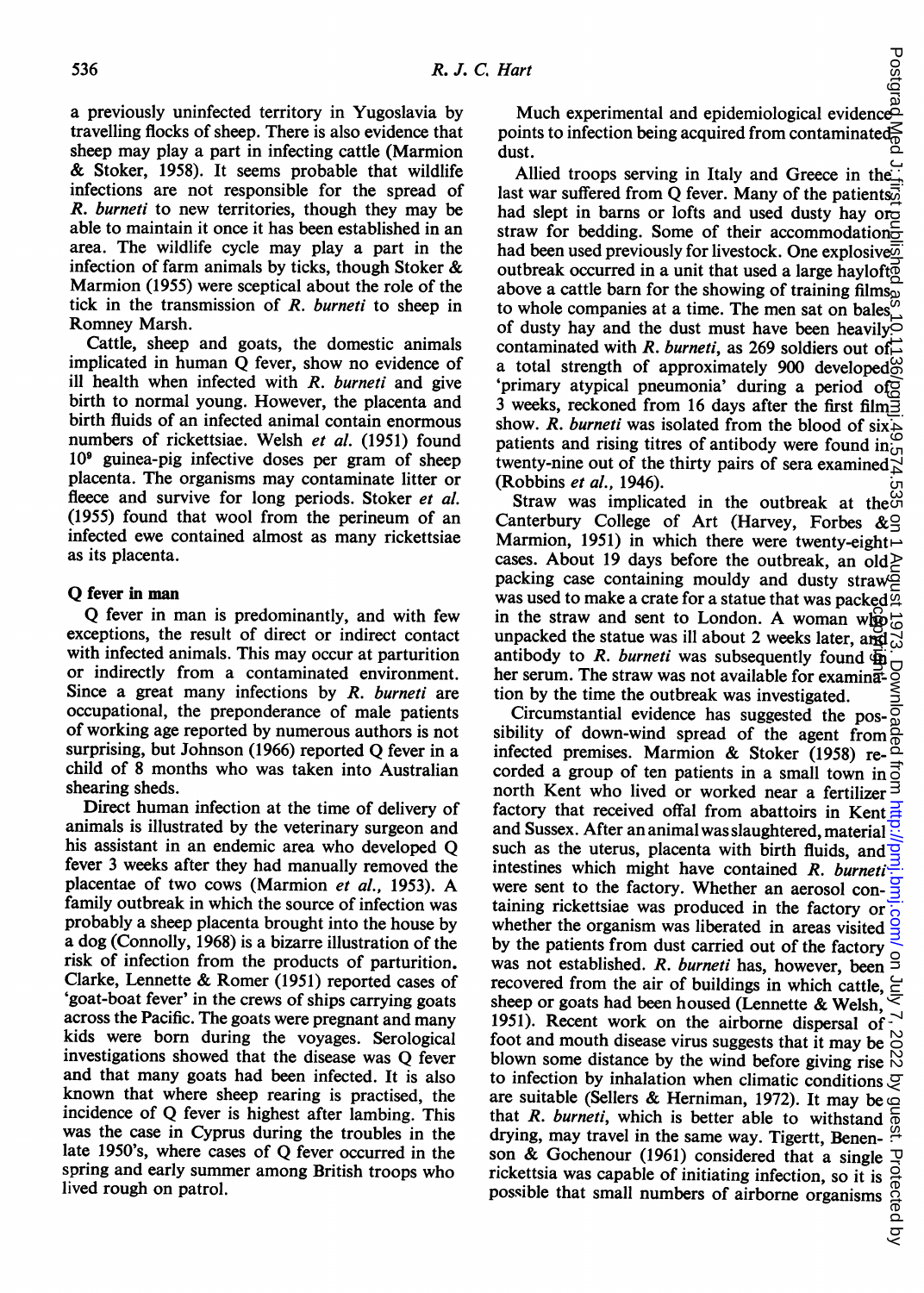blown some distance from a point of origin could cause infection in susceptible individuals.

Milk has been implicated as a vehicle of infection. Marmion & Stoker (1958) reported <sup>a</sup> higher incidence of Q fever and of serum antibodies in people who drank raw milk, some of which was infected with R. burneti, than among consumers of pasteurized milk. Brown, Colwell & Hooper (1968) reported an explosive outbreak of Q fever in <sup>a</sup> detention centre in Staffordshire as the first milk-borne outbreak in this country. Twenty-nine inmates and staff were ill, and rising titres of complement fixing antibody to R. burneti were found in seven out of eight paired sera. Antibodies were also demonstrated in eleven out of fourteen convalescent sera. The centre had a farm attached and the milk used was from cows on this farm. R. burneti was found in the milk of two of the cows and antibody in the sera of three others. None of the patients had been in contact with the animals during the 3 weeks before the outbreak started.

Little need be said of other routes of infection in man. Human infection by tick bites does not seem to occur, and while Derrick's theory of the inhalation of infected tick faeces as a source of infection for man has not been disproved, other prolific sources of R. burneti are evident. Laboratory infections are usually ascribed to the inhalation of R. burneti, though in a review of fifty laboratoryacquired infections Johnson & Kadull (1966) recorded one patient who accidentally inoculated the organism into himself and had a lesion at the site of inoculation. Workers infected in laboratory outbreaks have included office staff who had not entered the room in which work with R. burneti was being done. Case-to-case transmission of Q fever is so uncommon as to render isolation of patients unnecessary. However, the outbreak at the Royal Cancer Hospital (Harman, 1949) in which a nurse, two pathologists and a mortuary attendant developed Q fever after dealing with <sup>a</sup> fatal case, demonstrated the risk of infection by this route and the danger of aerosols produced at necropsy (MacCallum, Marmion & Stoker, 1949).

## Surveillance of Q fever in the community

Outbreaks of Q fever have commanded attention because of their explosive character and the high incidence of disease. Forty per cent of the staff of a stockyard and slaughterhouse at Amerillo, Texas, developed Q fever over <sup>a</sup> period of <sup>9</sup> days (Topping et al., 1947). Such incidents are the result of the first exposure of a population to  $R$ . burneti. By contrast, in a comparable situation in an abattoir in Adelaide, where the disease was endemic, cases of Q fever occurred over <sup>a</sup> period of <sup>8</sup> months, with an attack rate of  $6\%$ . Attempts to trace the sources of infection of individual cases were largely unsuccessful (Beech, Duxbury & Warner, 1962).

Although many laboratories carry out complement fixation tests, only fifty to seventy sporadic cases are diagnosed annually in Britain, and the source of the infective agent is seldom found. In an endemic area like Devon, where 20 years ago R. burneti was found in the milk of  $2.7\%$  of herds of cattle (Marmion *et al.*, 1953), the indigenous population might be expected to have some immunity to Q fever. This could explain why, of the last nine cases diagnosed at the Public Health Laboratory, Exeter, seven were adults who had moved to rural areas of Devon from large towns elsewhere.

It is hardly surprising that it is difficult to draw a detailed picture of the disease in communities where it is endemic. The causative agent is excreted by healthy animals and can persist in dust for long periods.

Many individuals develop antibody without evidence of disease, and studies of blood donors in many parts of the world have shown a higher incidence of infection by R. burneti than of clinical Q fever. The demonstration of antibody in <sup>a</sup> number of young children suffering from other diseases in Devon hospitals prompted a study in an area in which raw milk containing R. burneti was still readily available. Groups of children attending clinics for routine immunization were bled; sera were examined for complement fixing antibodies to  $\frac{1}{2}$ the phase 2 antigen of  $R$ . burneti. Antibody was found in three out of 125 children aged 4-12 months and 7 out of 121 aged 4-5 years. While this investigation was going on, a brucella eradication scheme was in progress. At the outset raw milk was supplied from fourteen herds and R. burneti was present in samples from six of them. When the investigation finished, R. burneti was found in milk samples from three of the nine herds still supplying raw milk. copyright.

The eradication of Brucella abortus from cattle may incidentally result in the consumption of less raw milk contaminated with R. burneti. However, there is little likelihood that any attempt will be made to eradicate this organism from farm livestock because infected animals remain healthy. They can therefore be expected to continue to contaminate their environment with an organism which is capable of causing serious and sometimes fatal disease in man. Our understanding of Q fever with <sup>a</sup> view to its prevention remains a challenge.

### References

- BEECH, M.D., DUXBURY, A.E. & WARNER, P. (1962) Q fever in South Australia: an outbreak in a meat-works. Journal of Hygiene, 60, 1.
- BROWN, G.L., COLWELL, D.C. & HOOPER, W.L. (1968) An outbreak of Q fever in Staffordshire. Journal of Hygiene, 66, 649.